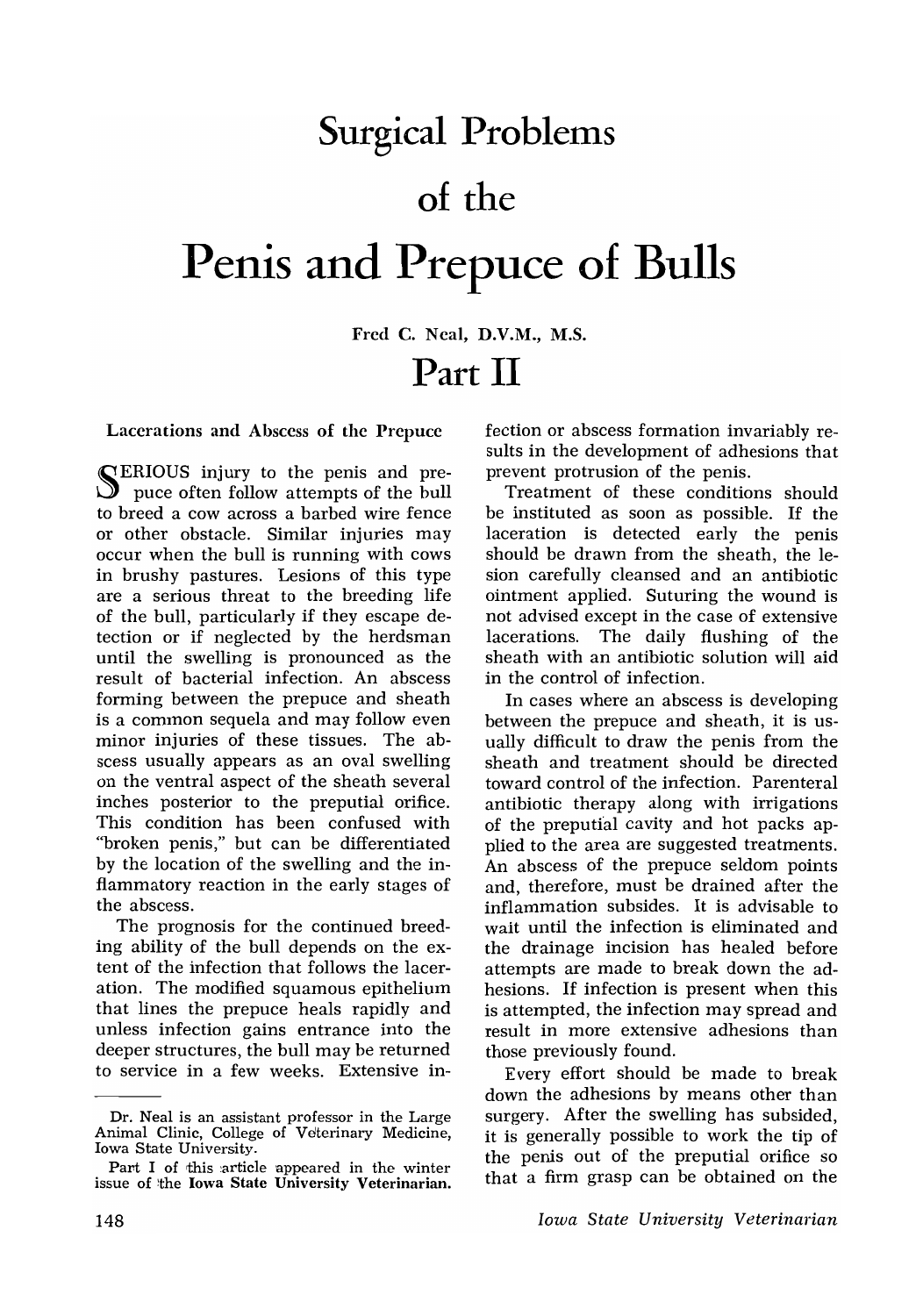

Severe hematoma of penis

glans penis. By anterior traction on the penis and posterior traction applied to the skin of the sheath behind the site of the original abscess, it is often possible to break down the adhesions. This must be repeated every few days until no adhesions reform or service by the bull will frequently accomplish this end. Surgical intervention for the purpose of severing the adhesions is generally unsuccessful and should be reserved for those cases in which the manual separation is impossible. Because of hemorrhage in this highly vascular tissue, considerable swelling follows the surgery and the adhesions quickly reform.

## "Fracture" (Hematoma) of the Penis

"Fracture" of this organ is generally considered to be the result of a break in the tunica albuginea of the penis with the escape of blood from the corpus cavernosum into the surrounding tissues. In some cases it is not possible to find the tear in the tunica albuginea, and it is thought that a rupture of one of the blood vessels in the area might have been responsible for the blood loss into the tissues. The hematoma causes an oval swelling of varying size above or surrounding the penis just anterior to the scrotum. It is believed to be the result of an injury during attempted copulation. After the hematoma develops, the bull is unable to protrude the penis and unless the condition is corrected by early surgical intervention, it is likely that the bull will remain impotent.

Treatment consists of the removal of the clotted blood. The optimum time for the surgery is between the fourth and tenth day following the "fracture." In many cases the duration of the hematoma is not definitely known and the decision as to the appropriate time for surgery will depend on an examination of material aspirated from the swelling. The surgery should be performed after the blood has clotted and before it undergoes organization. If the hematoma is over three weeks duration, it is common to find the clot has become infected and pus will be found on aspiration of the swelling.

Aseptic surgery should be practiced unless the hematoma has become infected. The bull is restrained in lateral recumbency on the side opposite the most pronounced swelling. Tranquilization plus infiltration of the skin of the operative site with a local anesthetic is sufficient to minimize pain and struggling. After preparation of the area, an incision four to six inches long should be made parallel to and above the penis and over the most prominent part of the hematoma. The clotted blood should be removed carefully to minimize the danger of recurrent hemorrhage into the cavity. It may be advisable to instill an antibiotic into the cavity before the skin is closed with a noncapillary suture material. In the writer's opinion it is not advisable to disturb the tissue more than is absolutely necessary. Sutures to close the tunica albuginea or to obliterate the cavity may interfere with proper erection of the penis and increase the danger of adhesions.

If infection of the hematoma has occurred prior to surgery, a smaller incision may be indicated. After drainage and flushing of the abscess an antiseptic pack should be left in place for 24 hours. After removal of the pack, the cavity should be flushed daily with a mild antiseptic solution until healing is complete.

On the third day following the operation, the bull should be allowed to serve a cow and this practice should be continued for several days. Three or four daily injections *- continued* p. *167*